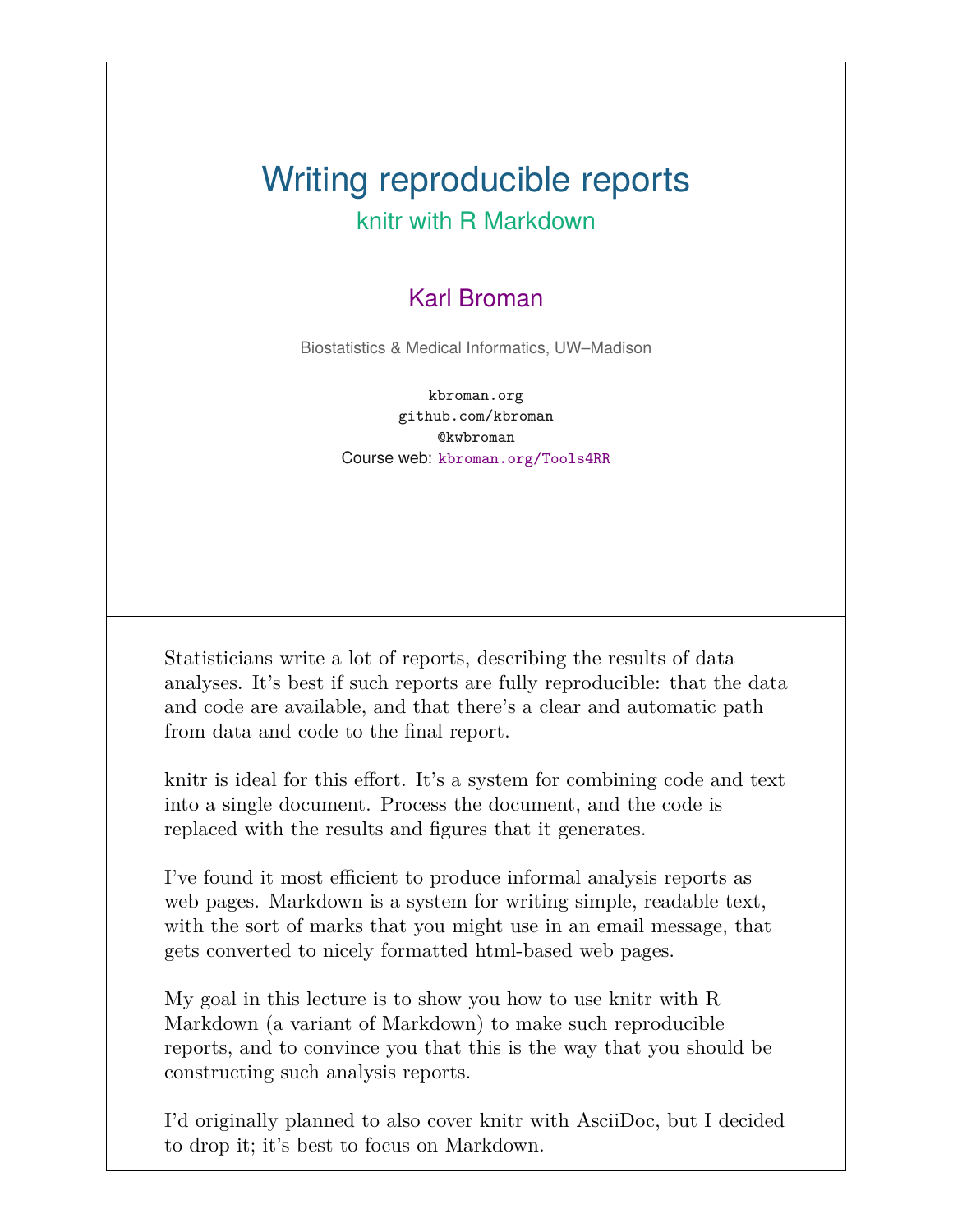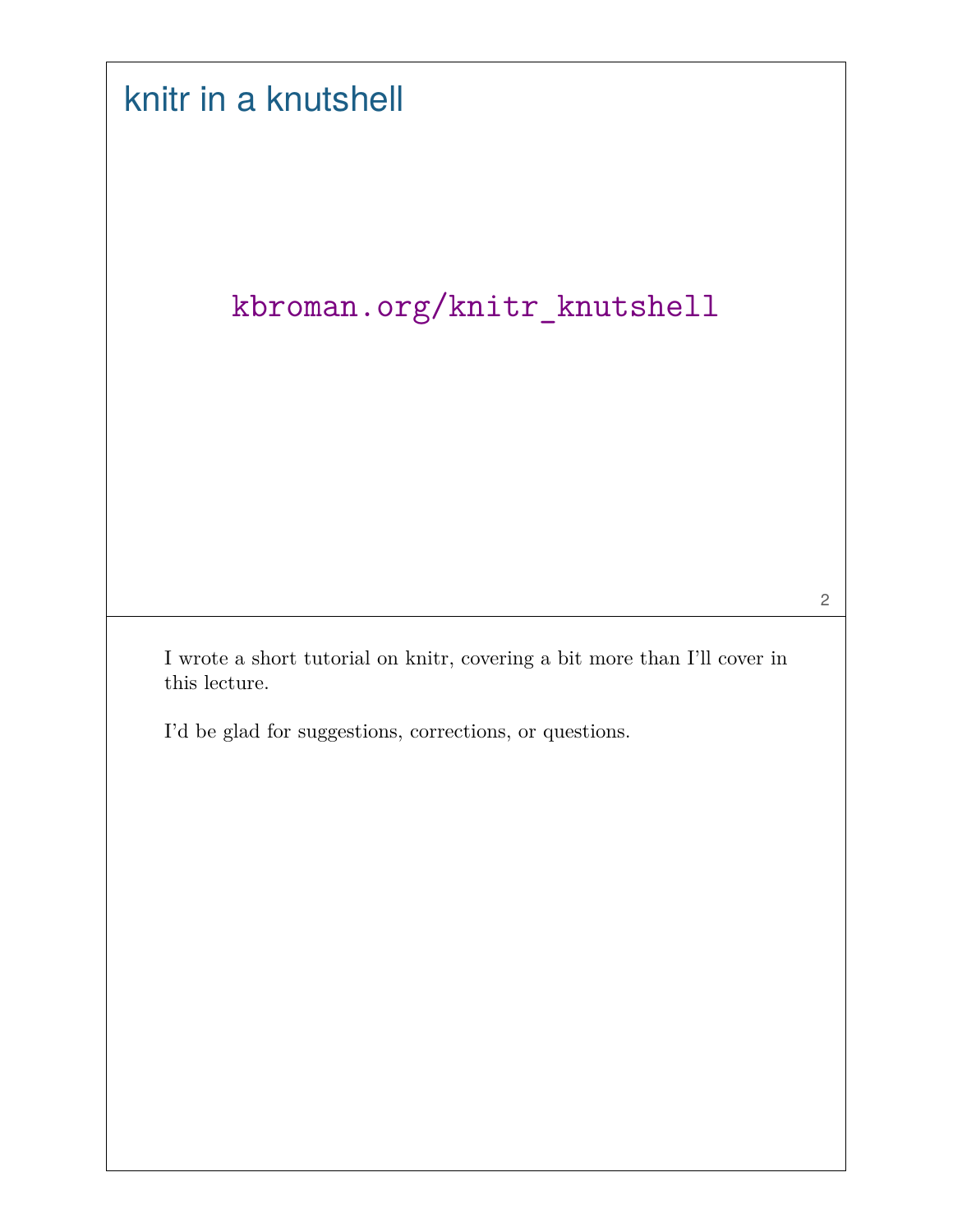#### Data analysis reports

- $\triangleright$  Figures/tables + email
- $\triangleright$  Static LAT<sub>E</sub>X or Word document
- $\triangleright$  knitr/Sweave + LAT<sub>E</sub>X  $\rightarrow$  PDF
- $\triangleright$  knitr + Markdown  $\rightarrow$  Web page

Statisticians write a lot of reports. You do a bunch of analyses, create a bunch of figures and tables, and you want to describe what you've done to a collaborator.

When I was first starting out, I'd create a bunch of figures and tables and email them to my collaborator with a description of the findings in the body of the email. That was cumbersome for me and for the collaborator. ("Which figure are we talking about, again?")

I moved towards writing formal reports in LAT<sub>EX</sub> and sending my collaborator a PDF. But that was a lot of work, and if I later wanted to re-run things (e.g., if additional data were added), it was a real hassle.

Sweave  $+$  LAT<sub>E</sub>X was a big help, but it's a pain to deal with page breaks.

Web pages, produced with knitr and Markdown, are ideal. You can make super-tall multi-panel figures that show the full details, without worrying page breaks. And hyperlinks are more convenient, too.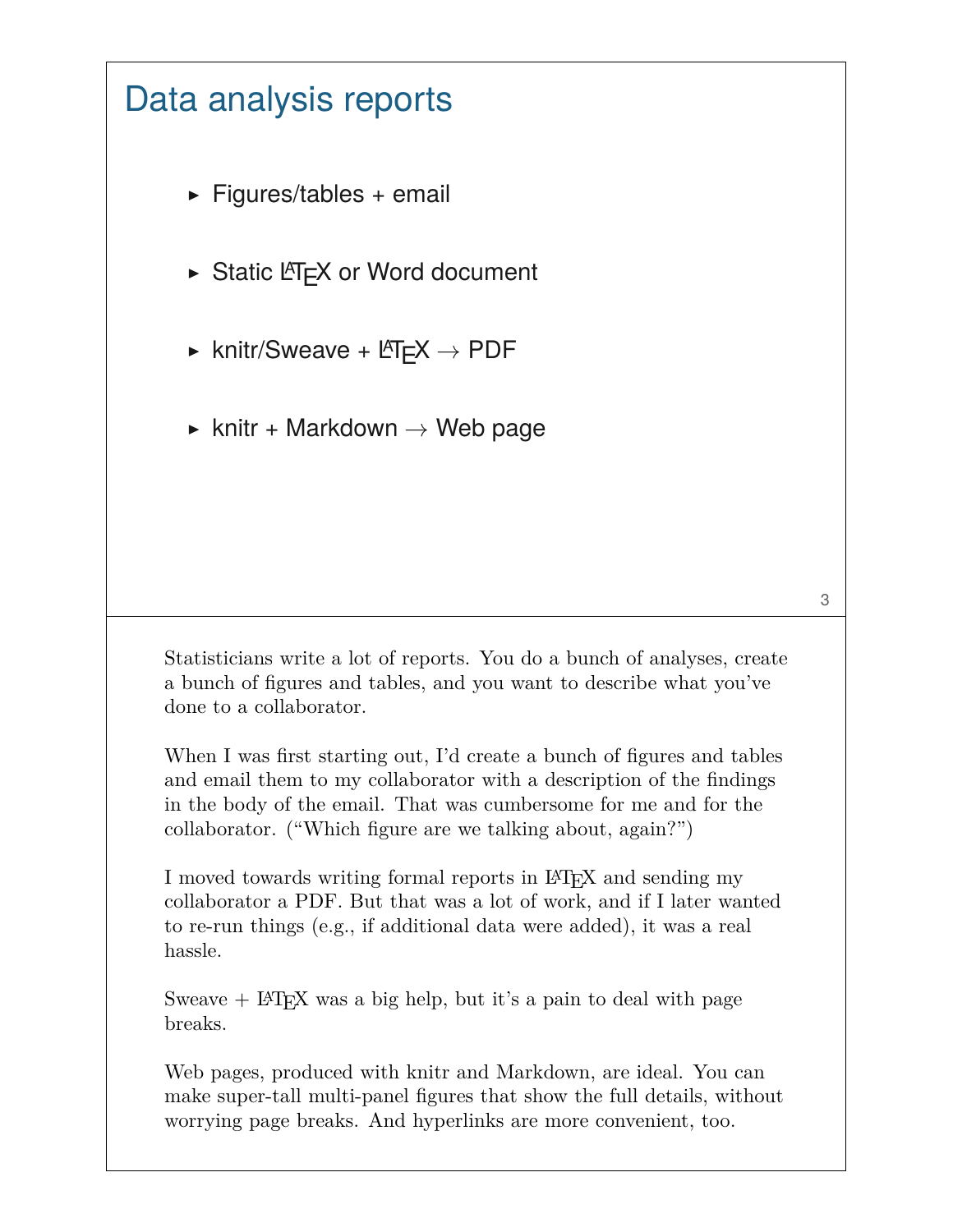What if the data change?

What if you used the wrong version of the data?

If data are added, will it be easy to go back and re-do your analyses, or is there a lot of copying-and-pasting and editing to be done?

I usually start an analysis report with a summary of the experiment, scientific questions, and the data. Recently, a collaborator noticed that I'd used an old version of the data. (I'd cited sample sizes, and so he could see that I didn't have the full set.)

He said, "I'm really sorry you did all that work on the incomplete dataset."

But actually, it didn't take long to find the right file, and the revised analysis was derived instantaneously, as I'd used knitr.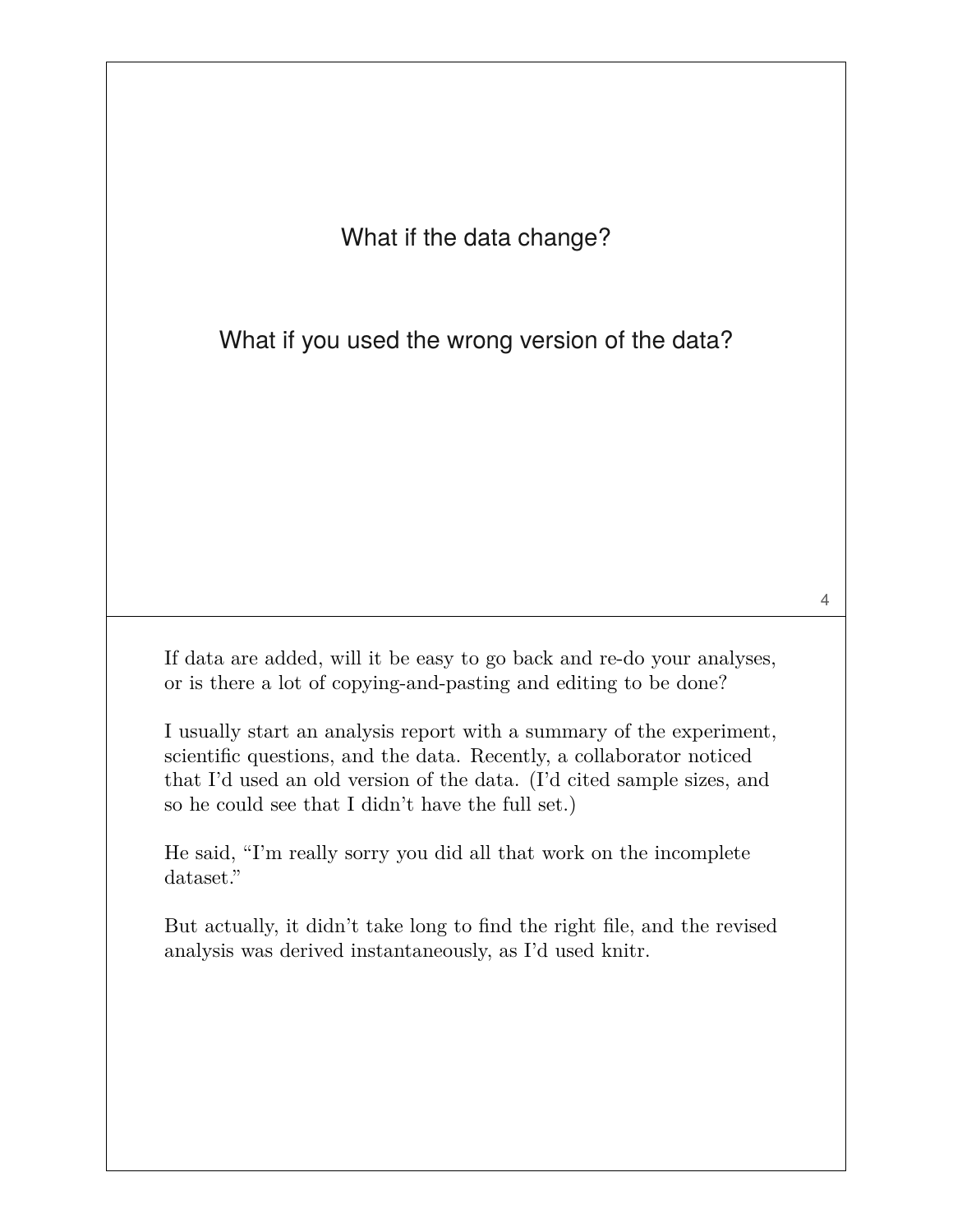## knitr code chunks

Input to knitr:

```
We see that this is an intercross with `r nind(sug)`
individuals. There are `r nphe(sug)` phenotypes , and genotype
data at `r totmar(sug)` markers across the `r nchr(sug)`
autosomes. The genotype data is quite complete.
```{r summary_plot , fig.height=8}
plot(sug)
```
#### Output from knitr:

 $\ddot{\phantom{0}}$ 

```
We see that this is an intercross with 163
individuals. There are 6 phenotypes , and genotype
data at 93 markers across the 19
autosomes. The genotype data is quite complete.
```r
plot(sug)
\sim
```
![plot of chunk summary\_plot](RmdFigs/summary\_plot.png)

5

The basic idea in knitr is that your regular text document will be interrupted by chunks of code delimited in a special way.

This example is with R Markdown.

There are in-line bits of code indicated with backticks. When the document is processed by knitr, they'll be evaluated and replaced by the result.

Larger code chunks with three backticks. This one will produce a plot. When processed by knitr, an image file will be created and a link to the image will be inserted at that location.

In knitr, different types of text have different ways of delimiting code chunks, because it's basically going to do a search-and-replace and depending on the form of text, different patterns will be easier to find.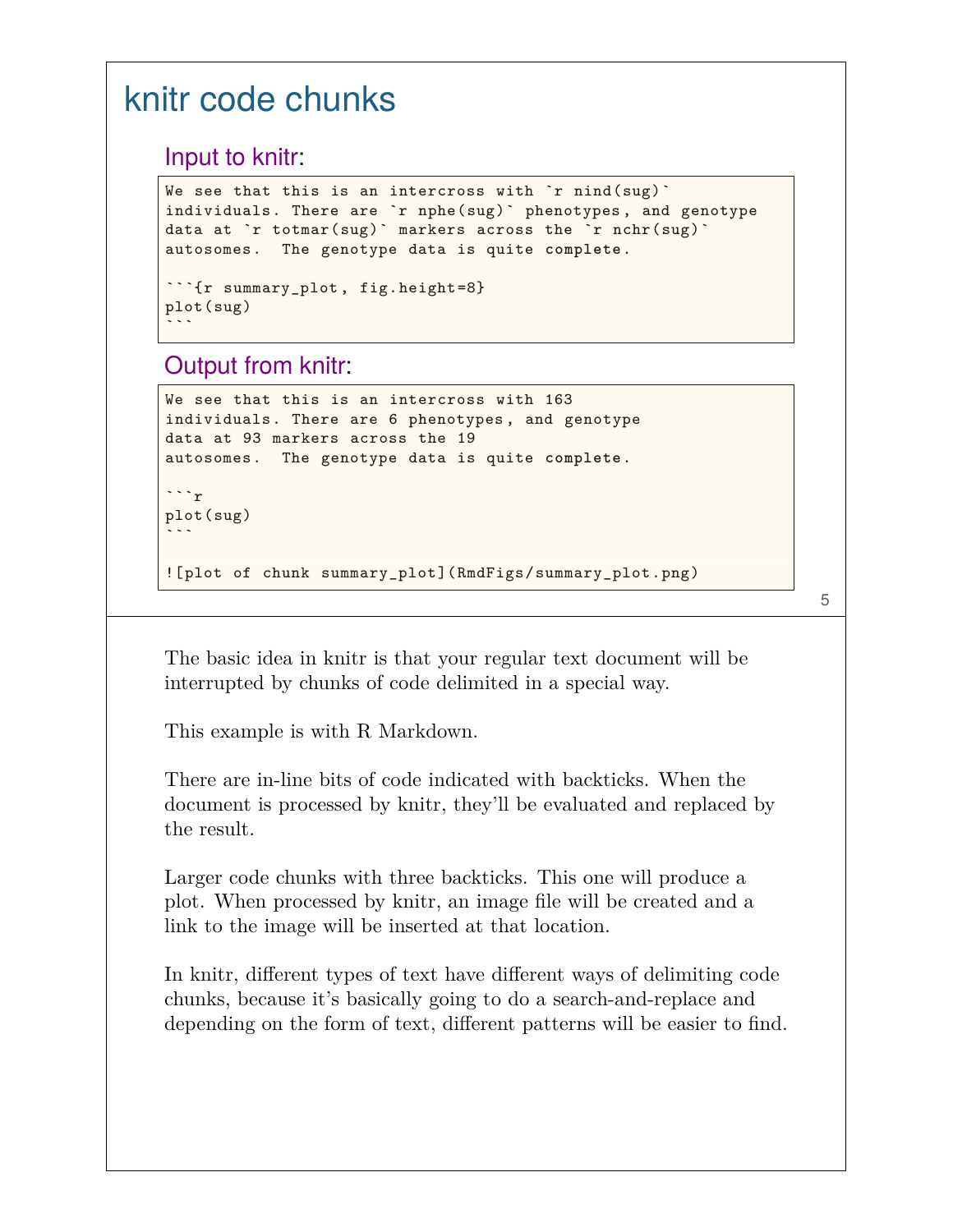#### html

```
<!DOCTYPE html>
<html><head>
  <meta charset=utf-8"/>
 <title>Example html file</title>
</head>
<body>
<h1>Markdown example </h1>
<p>Use a bit of <strong>bold</strong> or <em>italics </em>. Use
backticks to indicate <code>code</code> that will be rendered
in monospace.</p>
\langleul>
<li>This is part of a list</li>
<li>another item</li>
\langle/ul>
</body>
\langle/html>
```
[Example]

6

It's helpful to know a bit of html, which is the markup language that web pages are written in. html really isn't that hard; it's just cumbersome.

An html document contains pairs of tags to indicate content, like  $\langle h1 \rangle$  and  $\langle h1 \rangle$  to indicate that the enclosed text is a "level one header", or  $\leq \text{em}\geq$  and  $\leq/\text{em}\geq$  to indicate emphasis (generally italics). A web browser will parse the html tags and render the web page, often using a cascading style sheet (CSS) to define the precise style of the different elements.

Note that there are six levels of headers, with tags  $\langle h1 \rangle$ ,  $\langle h2 \rangle$ ,  $\langle h3 \rangle$ , …, <h6>. Think of these as the title, section, subsection, sub-subsection, …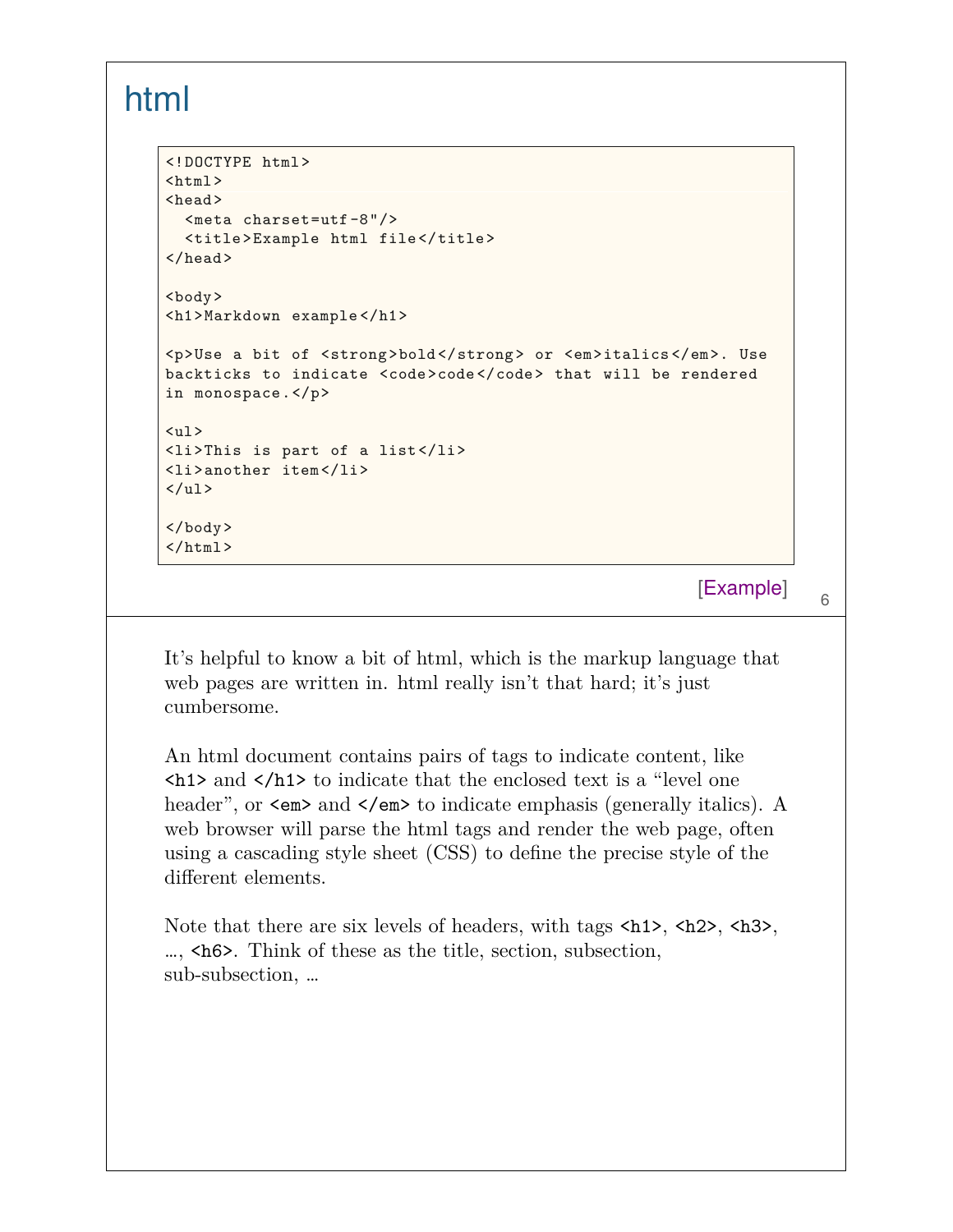## **CSS**

```
ul,ol {
  margin: 0 0 0 35px;
}
a {
 color: purple;
 text-decoration: none;
 background -color: transparent;
}
a:hover
{
  color: purple;
  background: #CAFFFF;
}
```
[Example]

7

I don't really want to talk about CSS, but I thought I should at least acknowledge its existence.

CSS is really important for defining how your document will appear. Much of the time, you just want to find someone else's CSS document that is satisfactory to you.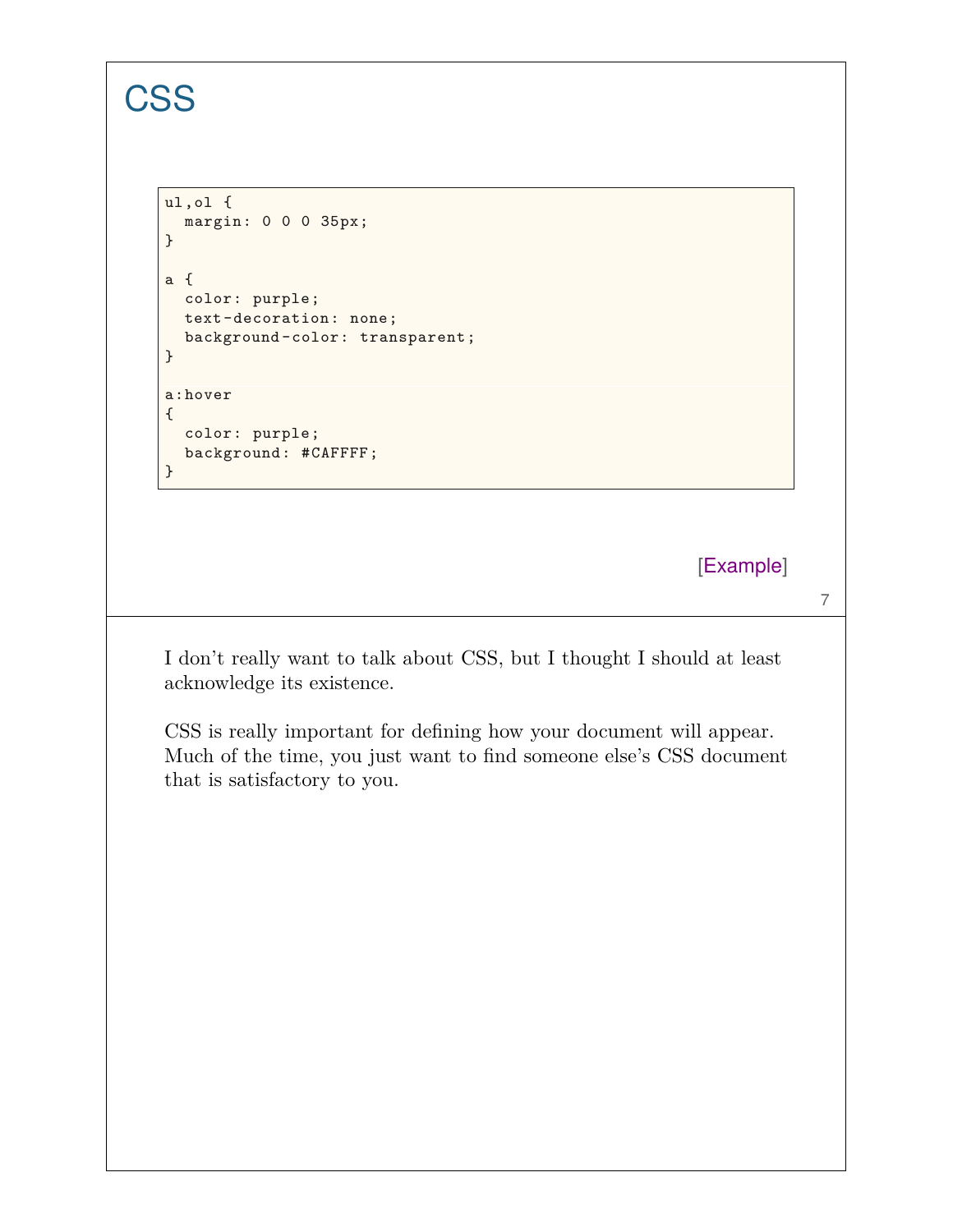## Markdown

```
# Markdown example
Use a bit of **bold** or _italics_. Use backticks to indicate
`code` that will be rendered in monospace.
- This is part of a list
- another item
Include blocks of code using three backticks:
\sim .
x \leftarrow \text{rnorm}(100)\ddot{\phantom{0}}Or indent four spaces:
    mean(x)
    sd(x)And it's easy to create links, like to
[Markdown](http://daringfireball.net/projects/markdown/).
```
[Example | MD cheat sheet]

8

Markdown is a system for writing simple, readable text that is easily converted into html. The reason it's useful to know a bit of html is that then you have a better idea how the final product will look. (Plus, if you want to get fancy, you can just insert a bit of html within the Markdown document.)

Markdown is just a system of marks that will get searched-andreplaced to create an html document. A big advantage of the Markdown marks is that the source document is much like what you might write in an email, and so it's much more human-readable.

Github (which we'll talk about next week) automatically renders Markdown files as html, and you can use Markdown for ReadMe files. And the website for this course is mostly in Markdown.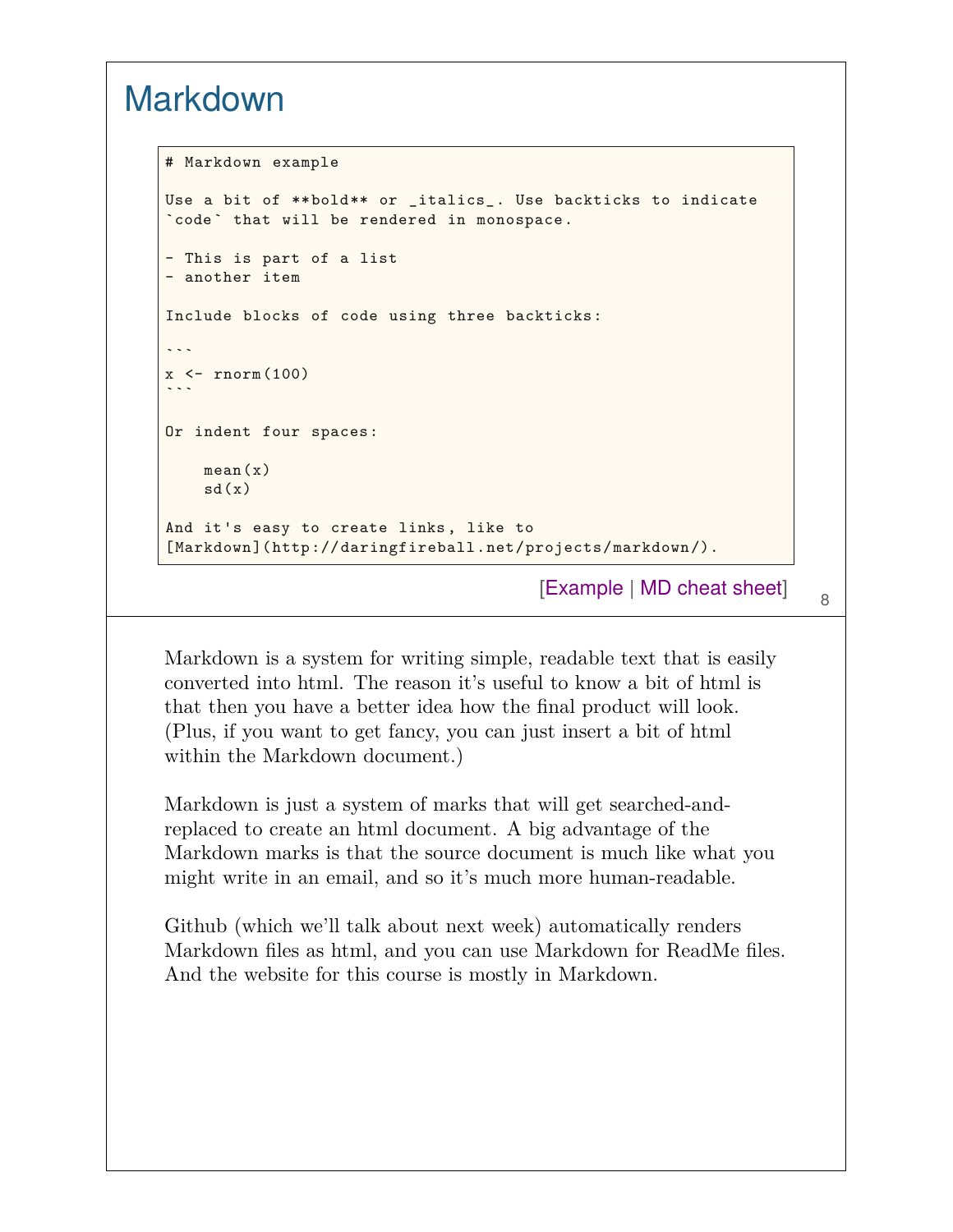## R Markdown

- ▶ R Markdown is a variant of Markdown, developed at RStudio.com
- $\triangleright$  Markdown + knitr + extras
- $\triangleright$  A few extra marks
- $\triangleright$  LAT<sub>E</sub>X equations
- $\blacktriangleright$  Bundle images into the final html file

R Markdown is a variant of Markdown developed by the folks at RStudio.

It's Markdown with knitr code chunks, but there are a number of added features, most importantly the ability to use IATEX equations.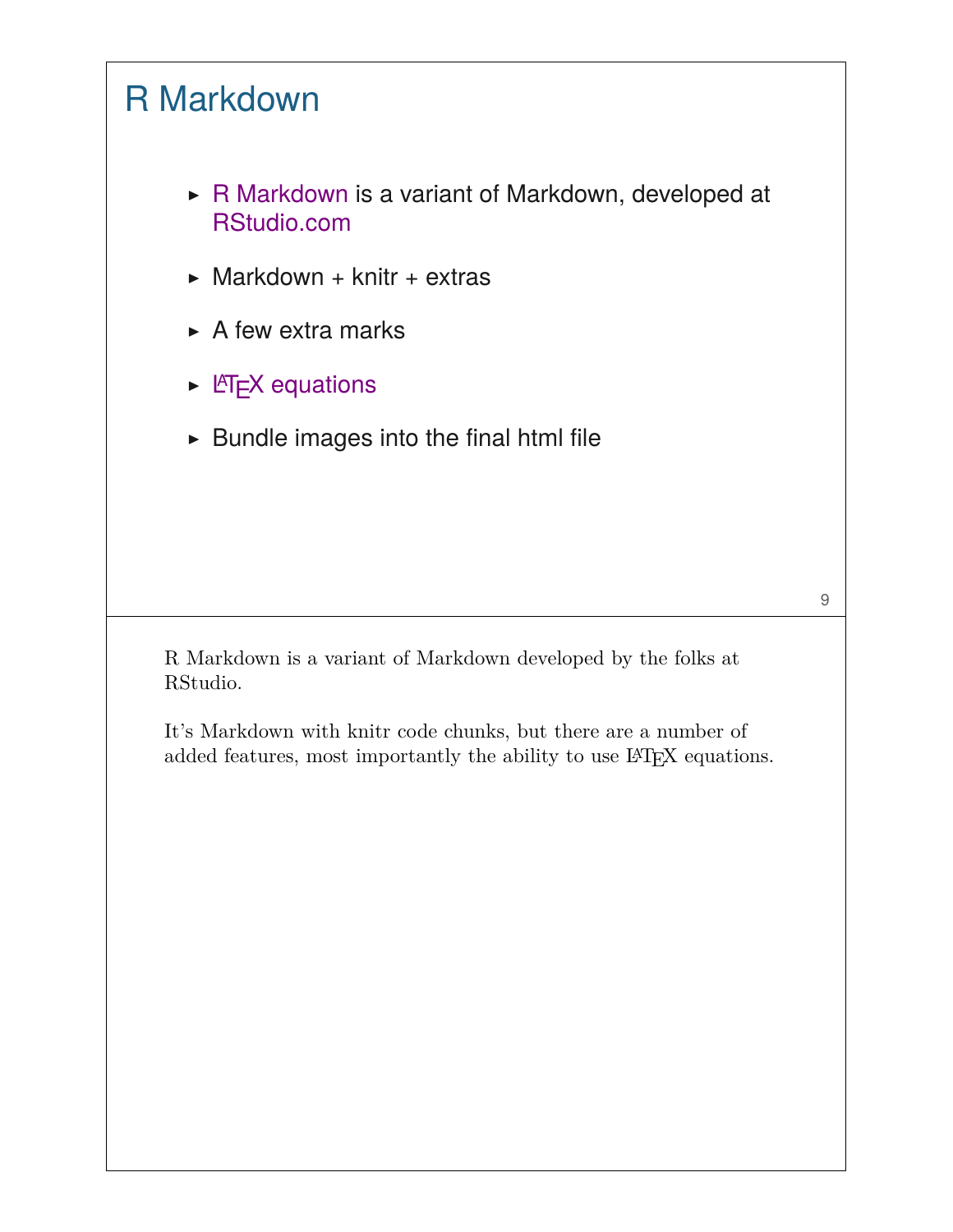## Code chunks, again

```
```{r knitr_options , include=FALSE}
knitr::opts_chunk$set(fig.width=12, fig.height=4,
                         fig.path='Figs/', warning=FALSE,
                         message=FALSE)
set.seed(53079239)
\ddot{\phantom{0}}### Preliminaries
Load the R/qtl package using the `library ` function:
```{r load_qtl}
library(qtl)
\ddot{\phantom{0}}To get help on the read.cross function in R, type the
following:
```{r help, eval=FALSE}
?read.cross
\ddot{\phantom{0}}
```
[Example]

10

A couple of additional points about code chunks.

You can (and should) assign names to the code chunks. It will make it easier to fix errors, and figure files will be named based on the name of the chunk that produces them.

Code chunks can also have options, like include=FALSE and eval=FALSE. And you can define global options, which will apply to all subsequent chunks.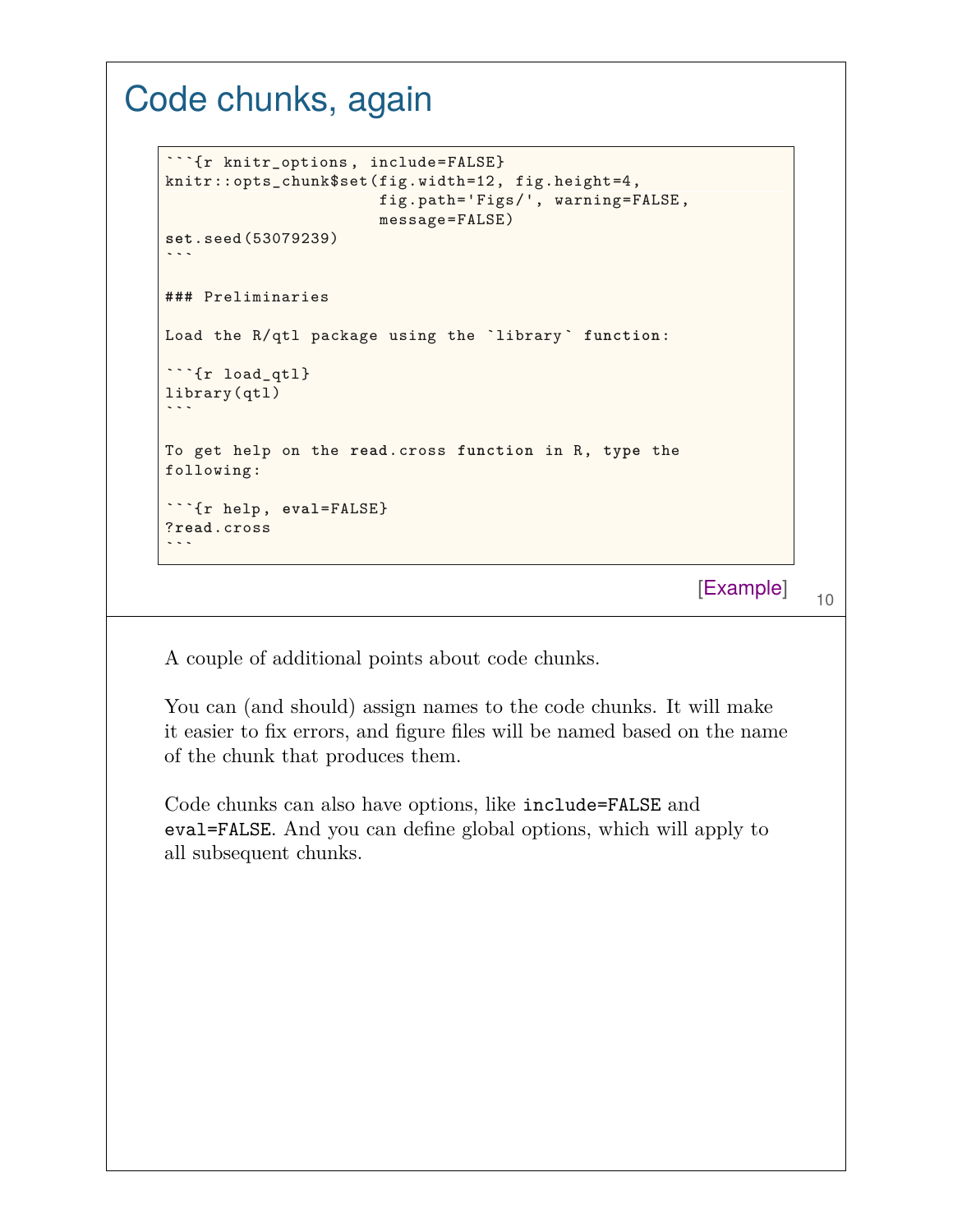## Chunk options

| echo=FALSE       | Don't include the code         |
|------------------|--------------------------------|
| results="hide"   | Don't include the output       |
| include=FALSE    | Don't show code or output      |
| eval=FALSE       | Don't evaluate the code at all |
| warning=FALSE    | Don't show R warnings          |
| message=FALSE    | Don't show R messages          |
| fig.width=#      | Width of figure                |
| fig.height=#     | Height of figure               |
| fig.path="Figs/" | Path for figure files          |

There are lots of chunk options.

These are the chunk options that I use most, but there are lots more. Each should be valid R code, and can be basically any valid R code, so you can get pretty fancy.

11

The ending slash in fig.path is important, as this is just pasted to the front of the figure file names. If not included, the figures would be in the main directory but with names starting with "Figs".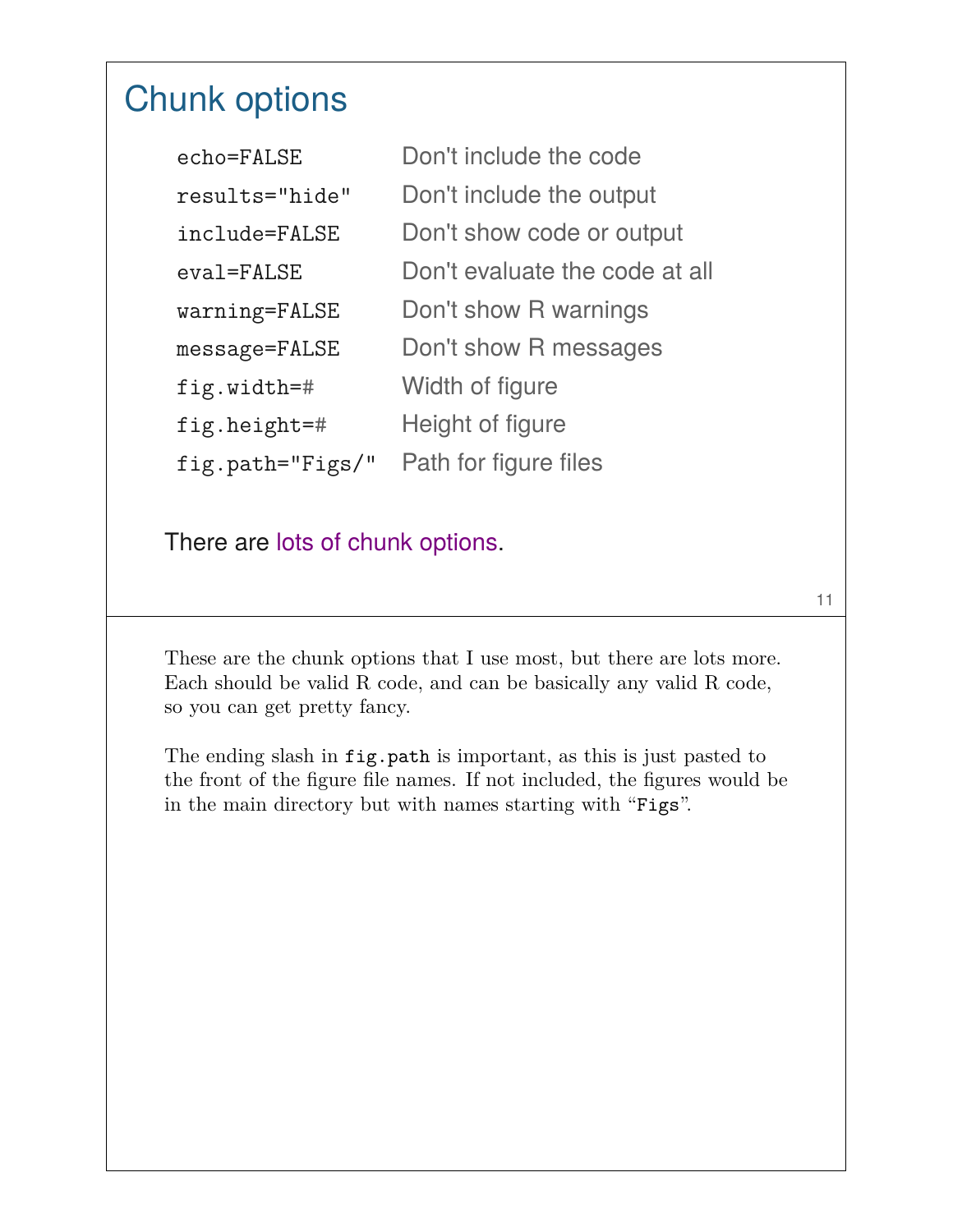## Global chunk options

```
```{r knitr_options , include=FALSE}
knitr::opts_chunk$set(fig.width=12, fig.height=4,
                          fig.path='Figs/', warning=FALSE,
                          message=FALSE, include=FALSE,
                          echo=FALSE)
set.seed(53079239)
\ddot{\phantom{0}}```{r make_plot , fig.width=8, include=TRUE}
x \leftarrow \text{rnorm}(100)y \le -2*x + \text{norm}(100)plot(x, y)\ddot{\phantom{0}}
```
- $\triangleright$  Use global chunk options rather than repeat the same options over and over.
- $\triangleright$  You can override the global values in specific chunks.

12

I'll often use include=FALSE and echo=FALSE in a report to a collaborator, as they won't want to see the code and raw results. I'll then use include=TRUE for the figure chunks.

And I'll set some default choice for figure heights and widths but then adjust them a bit in particular figures.

You may need to include **\library(knitr)** before the opts\_chunk\$set() (for example, within RStudio).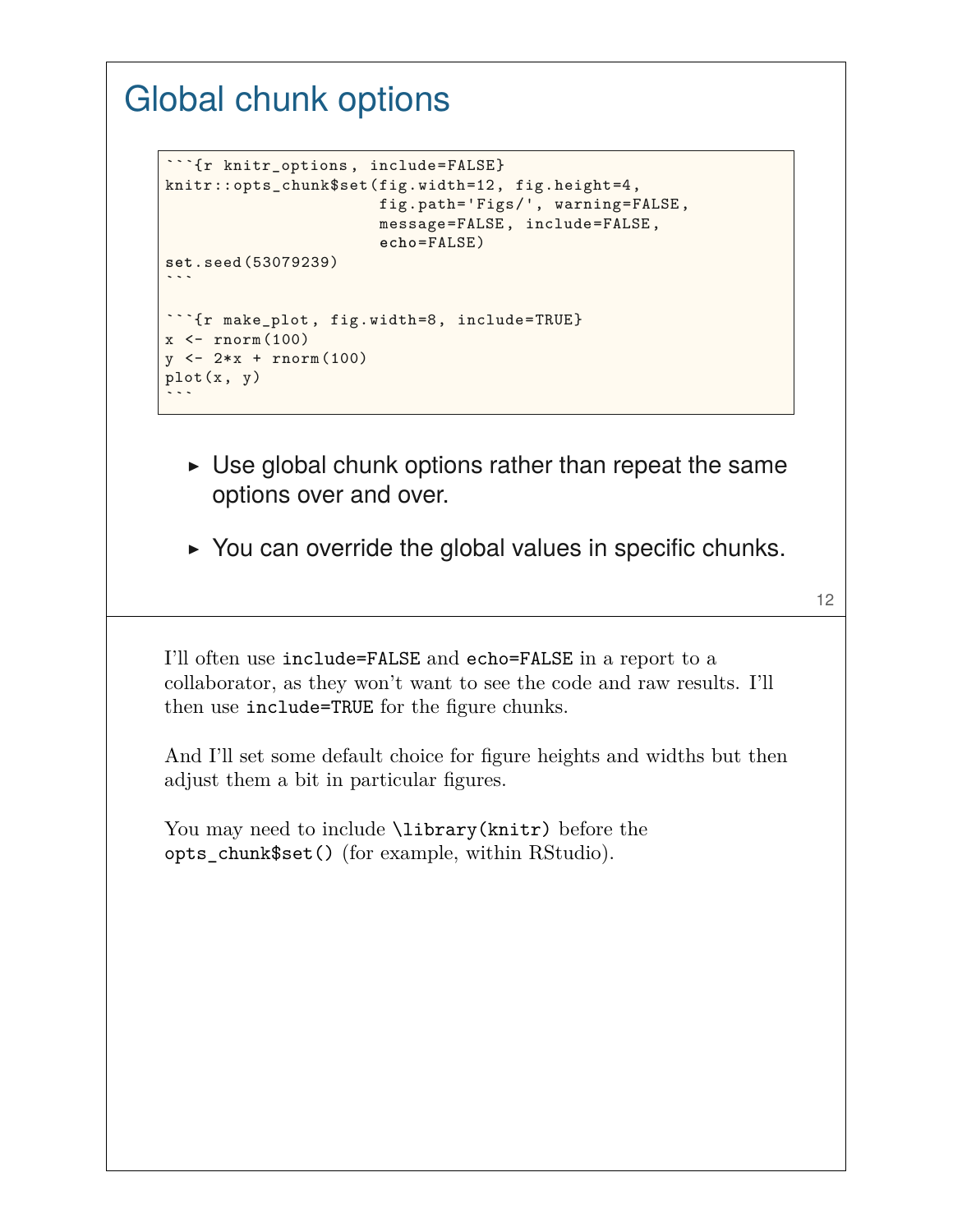| <b>Package options</b>                                                                                 |    |
|--------------------------------------------------------------------------------------------------------|----|
| "" {r package_options, include=FALSE}<br>$knitr::opts_knit$set (progress = TRUE, verbose = TRUE)$      |    |
| It's easy to confuse global chunk options with<br>package options.<br>► I've not used package options. |    |
| ► So focus on opts_chunk\$set() not opts_knit\$set().                                                  |    |
|                                                                                                        | 13 |
| If you are doing something fancy, you may need knitr package<br>options, but I've not used them.       |    |
| I've gotten confused about them, though: opts_chunk\$set vs.<br>opts_knit\$set.                        |    |
|                                                                                                        |    |
|                                                                                                        |    |
|                                                                                                        |    |
|                                                                                                        |    |
|                                                                                                        |    |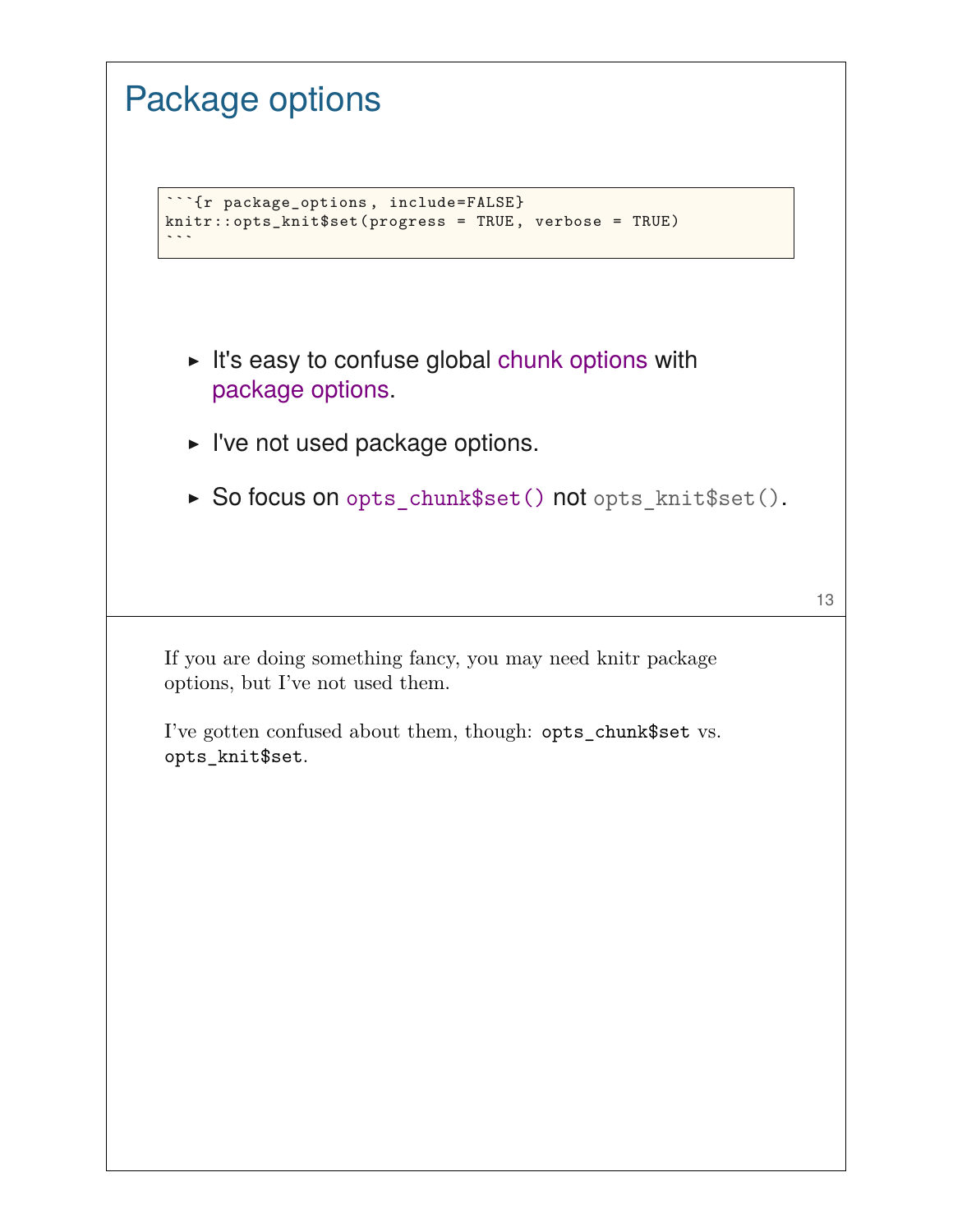| In-line code                                                                                                                                                                                                                                      |    |
|---------------------------------------------------------------------------------------------------------------------------------------------------------------------------------------------------------------------------------------------------|----|
| We see that this is an intercross with $\gamma$ nind (sug)<br>individuals. There are 'r nphe(sug)' phenotypes, and genotype<br>data at 'r totmar (sug) ' markers across the 'r nchr (sug) '<br>The genotype data is quite complete.<br>autosomes. |    |
| Each bit of in-line code needs to be within one line;<br>they can't span across lines.                                                                                                                                                            |    |
| $\triangleright$ I'll often precede a paragraph with a code chunk with<br>include=FALSE, defining various variables, to simplify<br>the in-line code.                                                                                             |    |
| ► Never hard-code a result or summary statistic again!                                                                                                                                                                                            | 14 |
| In-line code to insert summary statistics and such is a key feature of<br>knitr.                                                                                                                                                                  |    |
| Even if you wanted the code for your figures or data analysis to be<br>separate, you'd still want to make use of this feature.                                                                                                                    |    |
| Remember my anecdote earlier in this lecture: if I hadn't mentioned<br>sample sizes, my collaborator wouldn't have noticed that I was using<br>an old version of the data.                                                                        |    |
|                                                                                                                                                                                                                                                   |    |
|                                                                                                                                                                                                                                                   |    |
|                                                                                                                                                                                                                                                   |    |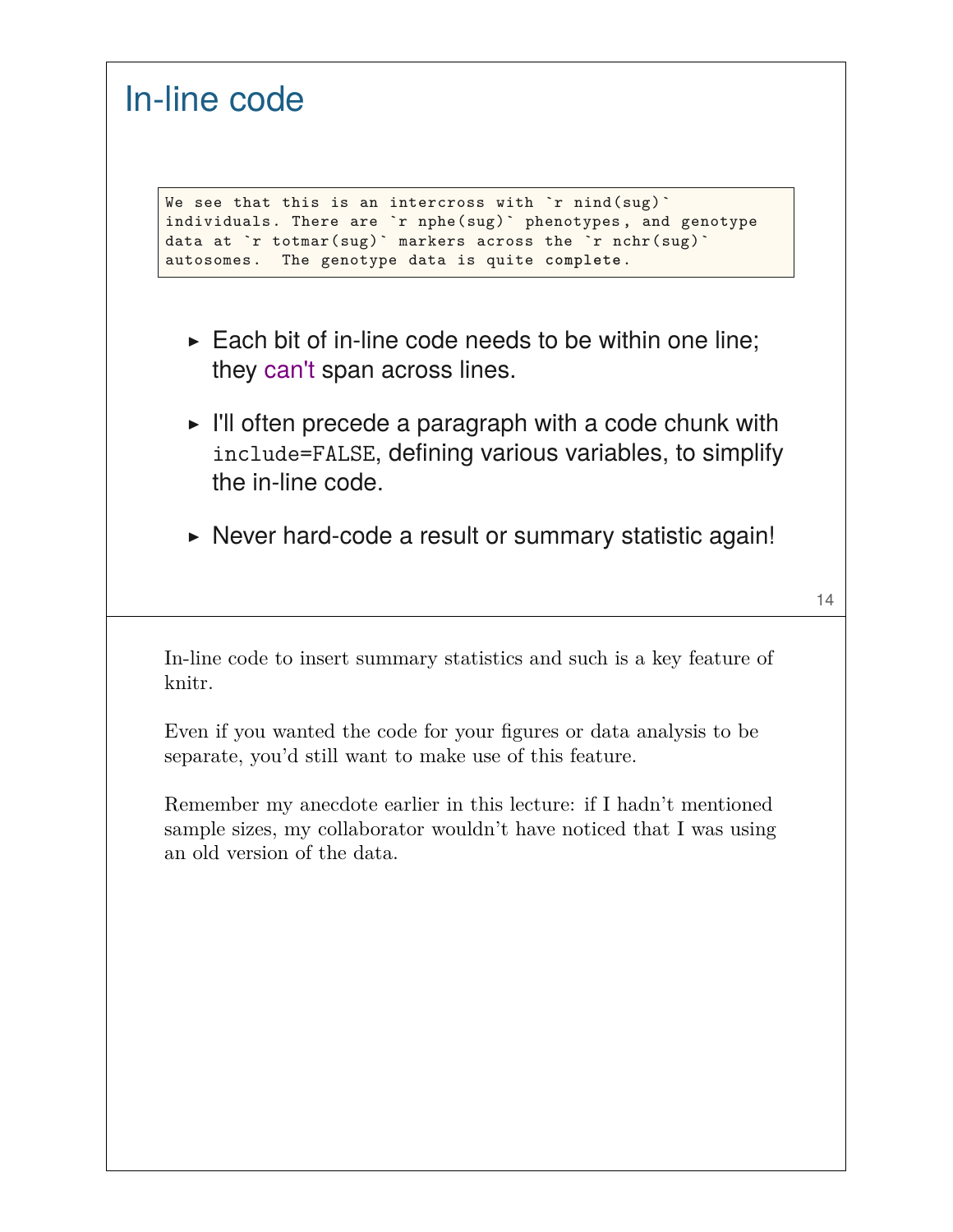## YAML header

---

---

```
title: "knitr/R Markdown example"
author: "Karl Broman"
date: "28 January 2015"
output: html_document
---
```

```
title: "Another knitr/R Markdown example"
author: "[Karl Broman](http://kbroman.org)"
date: "`r Sys.Date()`"
output: word_document
---
```

```
15
```
At the top of your Rmd file, it's best to include a header like the above examples. (YAML is a simple text-based format for specifying data, sort of like JSON but more human-readable.)

You don't have to include any of these things, but it's good to at least specify output: (which can be also be pdf document). There are a lot more options; see rmarkdown.rstudio.com.

Note my use of a hyperlink and some R code in the second example. These will carry over to the final document.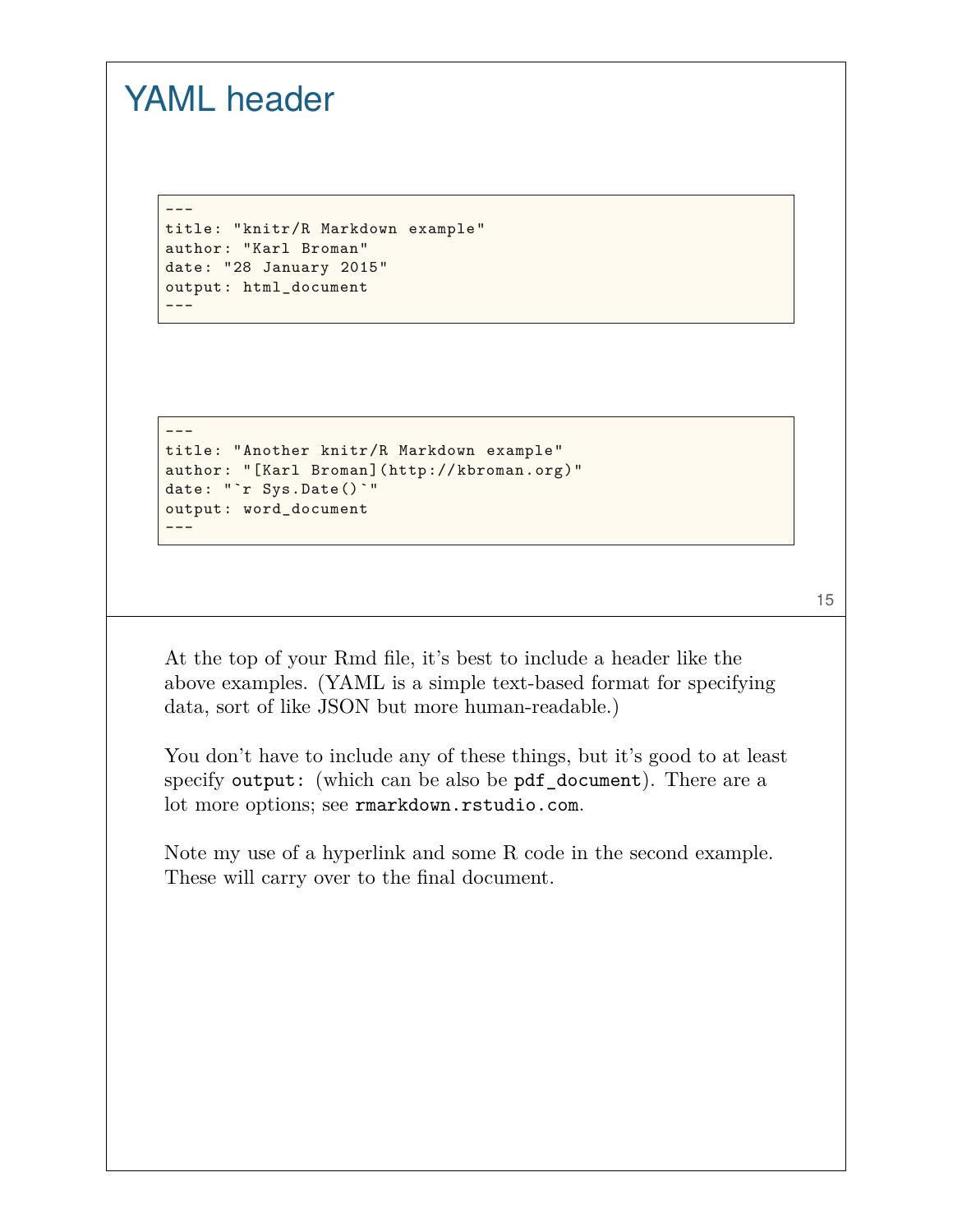# Rounding

- $\triangleright$  cor(x,y) might produce 0.8992877, but I want 0.90.
- $\triangleright$  round(cor(x,y), 2), would give 0.9, but I want 0.90.
- ▶ You could use sprintf("%.2f",  $cor(x,y)$ ), but sprintf("%.2f", -0.001) gives -0.00.
- $\triangleright$  Use the myround function in my R/broman package.

 $\blacktriangleright$  myround(cor(x,y), 2) solves both issues.

I'm very particular about rounding. You should be too.

If you're a C programmer, sprintf seems natural. No one else agrees.

The R/broman package is on both github and CRAN.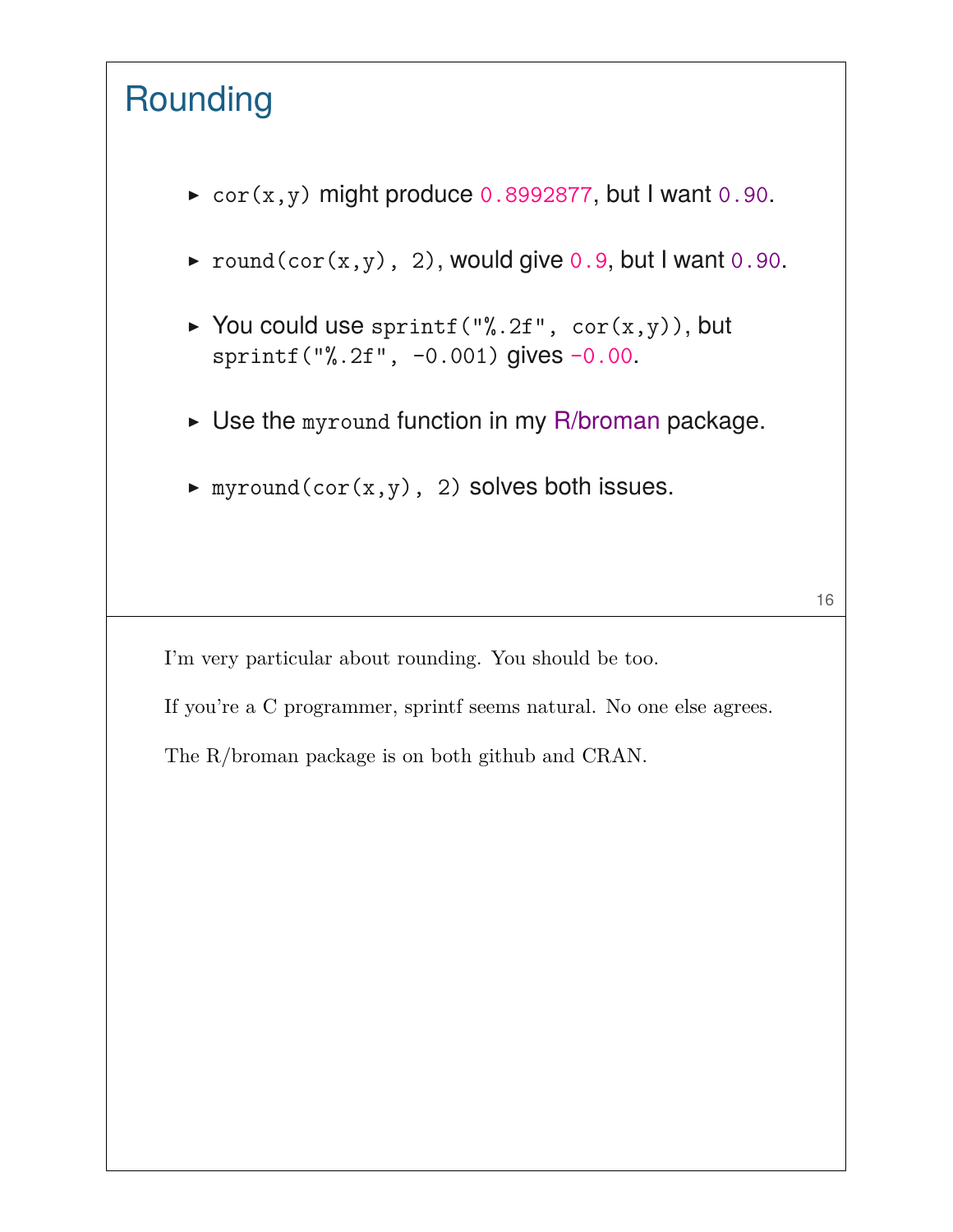| $\bullet\bullet\bullet$<br><b>RStudio</b>                                                                                                                                                                                                                                                                                                                                          |                                                                                                                                        |
|------------------------------------------------------------------------------------------------------------------------------------------------------------------------------------------------------------------------------------------------------------------------------------------------------------------------------------------------------------------------------------|----------------------------------------------------------------------------------------------------------------------------------------|
| $\bullet$ example1.Rmd $\times$<br>$-\square$                                                                                                                                                                                                                                                                                                                                      | <b>Console</b> ~/Play/ $\Rightarrow$<br>$\Box$                                                                                         |
| $\text{C} \oplus \text{C}$ $\text{C}$ $\text{C}$ $\text{C}$ $\text{C}$ $\text{C}$ $\text{C}$ $\text{C}$ $\text{C}$ $\text{C}$ $\text{C}$ $\text{C}$ $\text{C}$ $\text{C}$ $\text{C}$ $\text{C}$ $\text{C}$ $\text{C}$ $\text{C}$ $\text{C}$ $\text{C}$ $\text{C}$ $\text{C}$ $\text{C}$ $\text{C}$ $\text{C}$ $\text{C$<br>$\rightarrow$ Run $\rightarrow$ C Chunks -<br>$1 - - -$ | 'citation()' on how to cite R or R packages i<br>n publications.                                                                       |
| 2 title: "knitr/R Markdown example"<br>3 author: "Karl Broman"                                                                                                                                                                                                                                                                                                                     | Type 'demo()' for some demos, 'help()' for on                                                                                          |
| 4 date: "28 January 2015"<br>5 output: html_document<br>$6 - - -$                                                                                                                                                                                                                                                                                                                  | -line help, or<br>'help.start()' for an HTML browser interface                                                                         |
| $\overline{7}$<br>8 This is a simple example using knitr and R markdown to                                                                                                                                                                                                                                                                                                         | to help.<br>Type $'q()'$ to quit R.                                                                                                    |
| mix code and<br>9<br>text.                                                                                                                                                                                                                                                                                                                                                         | >∶                                                                                                                                     |
| 10<br>11 We'll start by setting the seed for the random number                                                                                                                                                                                                                                                                                                                     | <b>Plots</b><br>Packages Help Viewer<br><b>Files</b><br>$\Box$                                                                         |
| generator.<br>12                                                                                                                                                                                                                                                                                                                                                                   | Q<br>$\Leftrightarrow$ $\Omega$ $\blacksquare$ $\Xi$ $\heartsuit$<br>Markdown Quick Reference v Find in Topi                           |
| $13 \cdot$ " {r set_seed}<br>14 set.seed(53079239)                                                                                                                                                                                                                                                                                                                                 | <b>Markdown Quick Reference</b>                                                                                                        |
| $15 \cdot$ $\cdots$<br>1:1<br>$\Box$ (Top Level) $\hat{=}$<br>R Markdown $\Leftrightarrow$                                                                                                                                                                                                                                                                                         | R Markdown is an easy-to-write plain text format for creating<br>dynamic documents and reports. See Using R Markdown to learn<br>more. |
| <b>Environment</b> History<br>$ -$<br><b>Clear</b> Enterprise Dataset v Clear G<br>$\equiv$ List                                                                                                                                                                                                                                                                                   | <b>Emphasis</b>                                                                                                                        |
| Q<br>Global Environment -                                                                                                                                                                                                                                                                                                                                                          | *italic* **bold**<br>_italic_ __bold__                                                                                                 |
|                                                                                                                                                                                                                                                                                                                                                                                    |                                                                                                                                        |
| The easiest way to convert an R Markdown file to html is with                                                                                                                                                                                                                                                                                                                      | <b>Headers</b>                                                                                                                         |
| RStudio.                                                                                                                                                                                                                                                                                                                                                                           |                                                                                                                                        |
|                                                                                                                                                                                                                                                                                                                                                                                    |                                                                                                                                        |
| Open the R Markdown file in R Studio and click the "Knit HTML"                                                                                                                                                                                                                                                                                                                     |                                                                                                                                        |
| button (with the ball of yarn and knitting needle).                                                                                                                                                                                                                                                                                                                                |                                                                                                                                        |
| Note the little button with a question mark. Click that, and you'll get                                                                                                                                                                                                                                                                                                            |                                                                                                                                        |
| the "Markdown Quick Reference."                                                                                                                                                                                                                                                                                                                                                    |                                                                                                                                        |
|                                                                                                                                                                                                                                                                                                                                                                                    |                                                                                                                                        |
| What actually happens: The knit function in the knitr package                                                                                                                                                                                                                                                                                                                      |                                                                                                                                        |
| processes all of the code chunks and in-line code and creates a                                                                                                                                                                                                                                                                                                                    |                                                                                                                                        |
| Markdown file and possibly a bunch of figure files. The Markdown file                                                                                                                                                                                                                                                                                                              |                                                                                                                                        |
| (and any figure files) are sent to Pandoc, which converts them to an                                                                                                                                                                                                                                                                                                               |                                                                                                                                        |
| HTML file, with embedded figures.                                                                                                                                                                                                                                                                                                                                                  |                                                                                                                                        |
|                                                                                                                                                                                                                                                                                                                                                                                    |                                                                                                                                        |
| RStudio is especially useful when you're first learning R Markdown<br>and knitr, as it's easy to create and view the corresponding html file,                                                                                                                                                                                                                                      |                                                                                                                                        |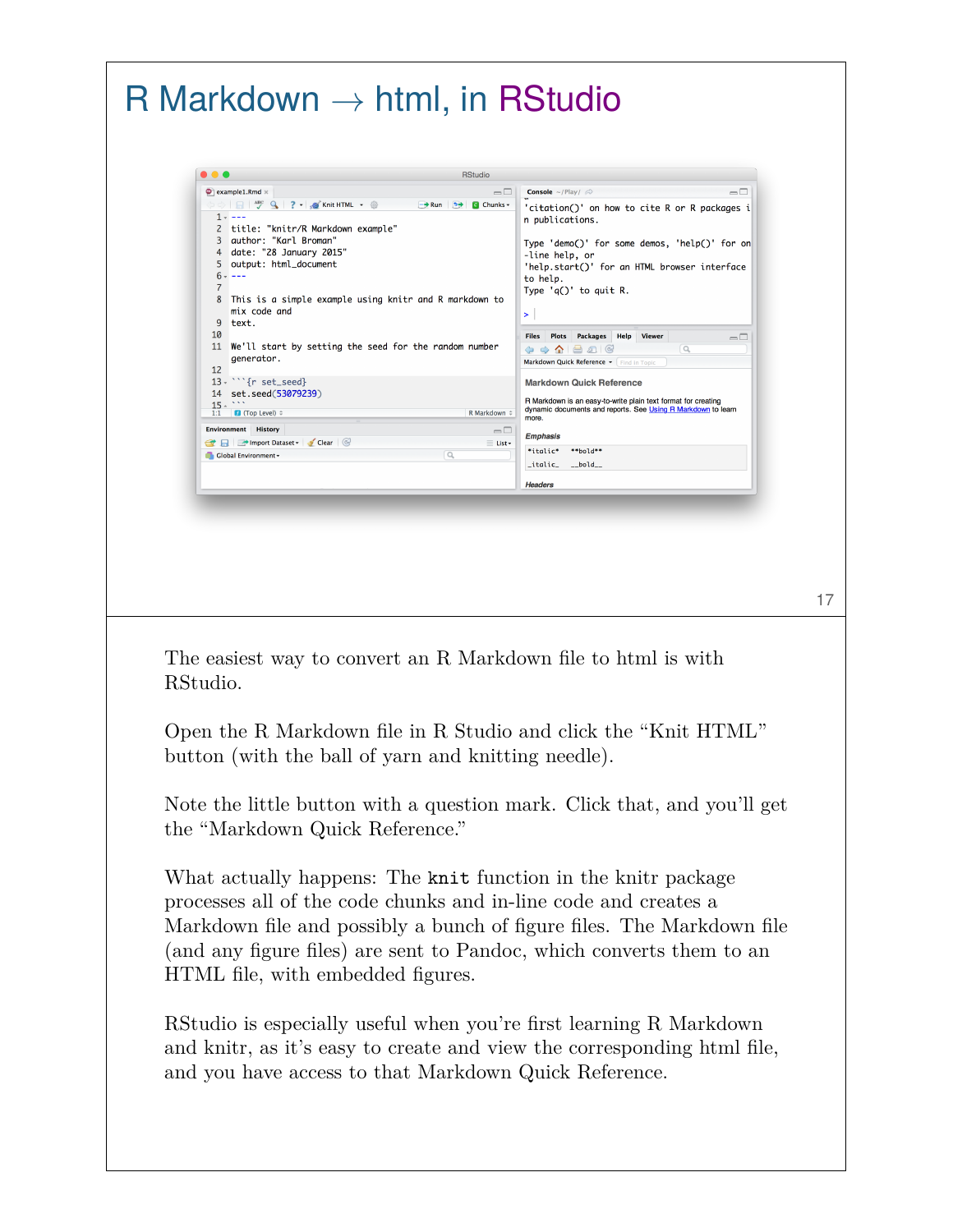$R$  Markdown  $\rightarrow$  html, in R > library(rmarkdown) > render("knitr\_example.Rmd") > rmarkdown::render("knitr\_example.Rmd") 18 When you click the "Knit HTML" button in RStudio, what it actually does is run rmarkdown::render(), which in turn calls knitr::knit() and then runs pandoc. You can do the same thing directly, in R. You do miss out on the immediate preview of the result.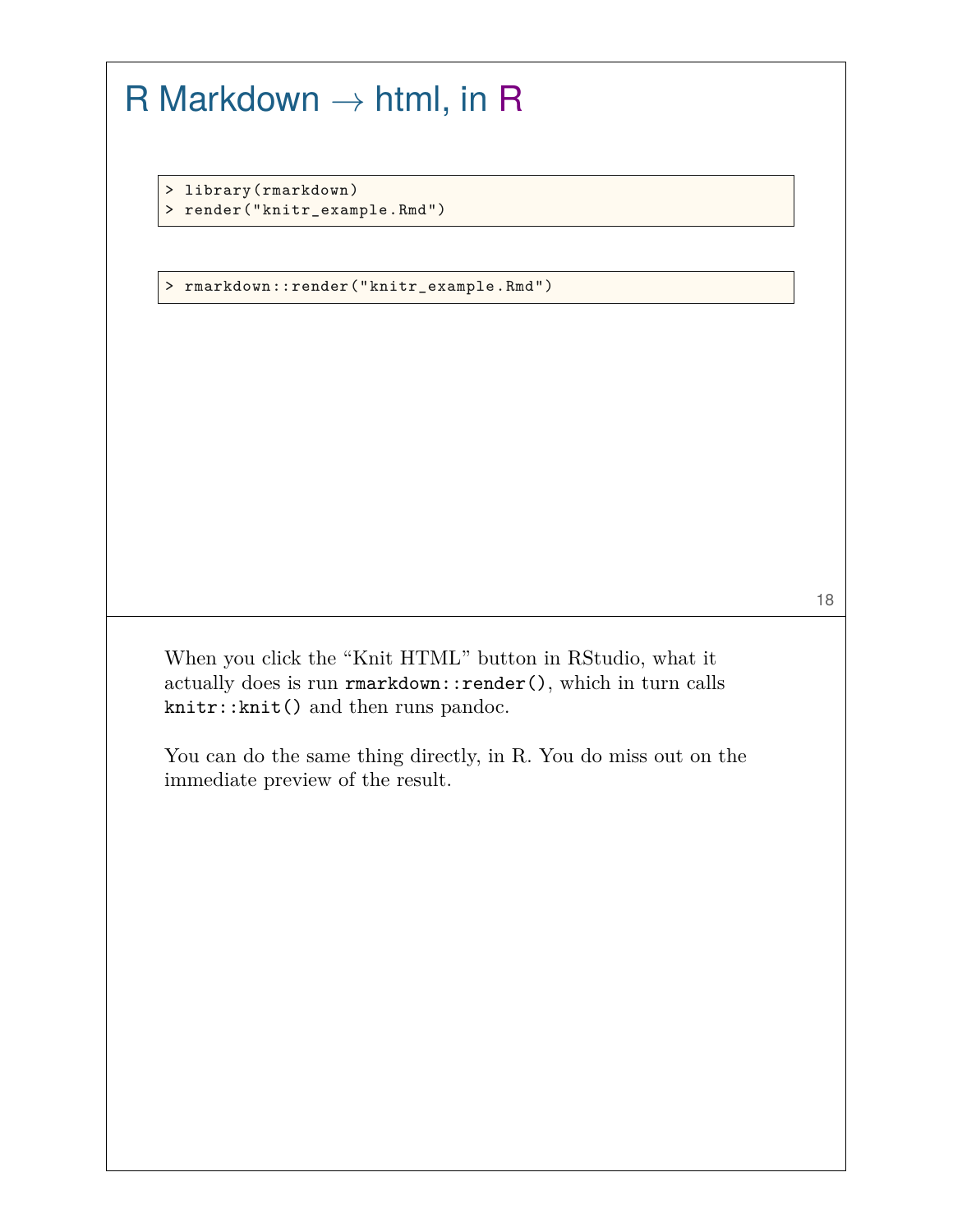|                                | knitr_example.html: knitr_example.Rmd                                                                            |
|--------------------------------|------------------------------------------------------------------------------------------------------------------|
|                                | R -e "rmarkdown::render('knitr_example.Rmd')"                                                                    |
|                                |                                                                                                                  |
|                                |                                                                                                                  |
|                                |                                                                                                                  |
|                                |                                                                                                                  |
|                                |                                                                                                                  |
|                                |                                                                                                                  |
|                                |                                                                                                                  |
|                                |                                                                                                                  |
|                                |                                                                                                                  |
| more obvious what's happening. | I prefer to do this from the command-line, using a Makefile. Then it's                                           |
|                                | In Windows, it's important that the double-quotes are on the outside<br>and the single-quotes are on the inside. |
|                                |                                                                                                                  |
|                                |                                                                                                                  |
|                                |                                                                                                                  |
|                                |                                                                                                                  |
|                                |                                                                                                                  |
|                                |                                                                                                                  |
|                                |                                                                                                                  |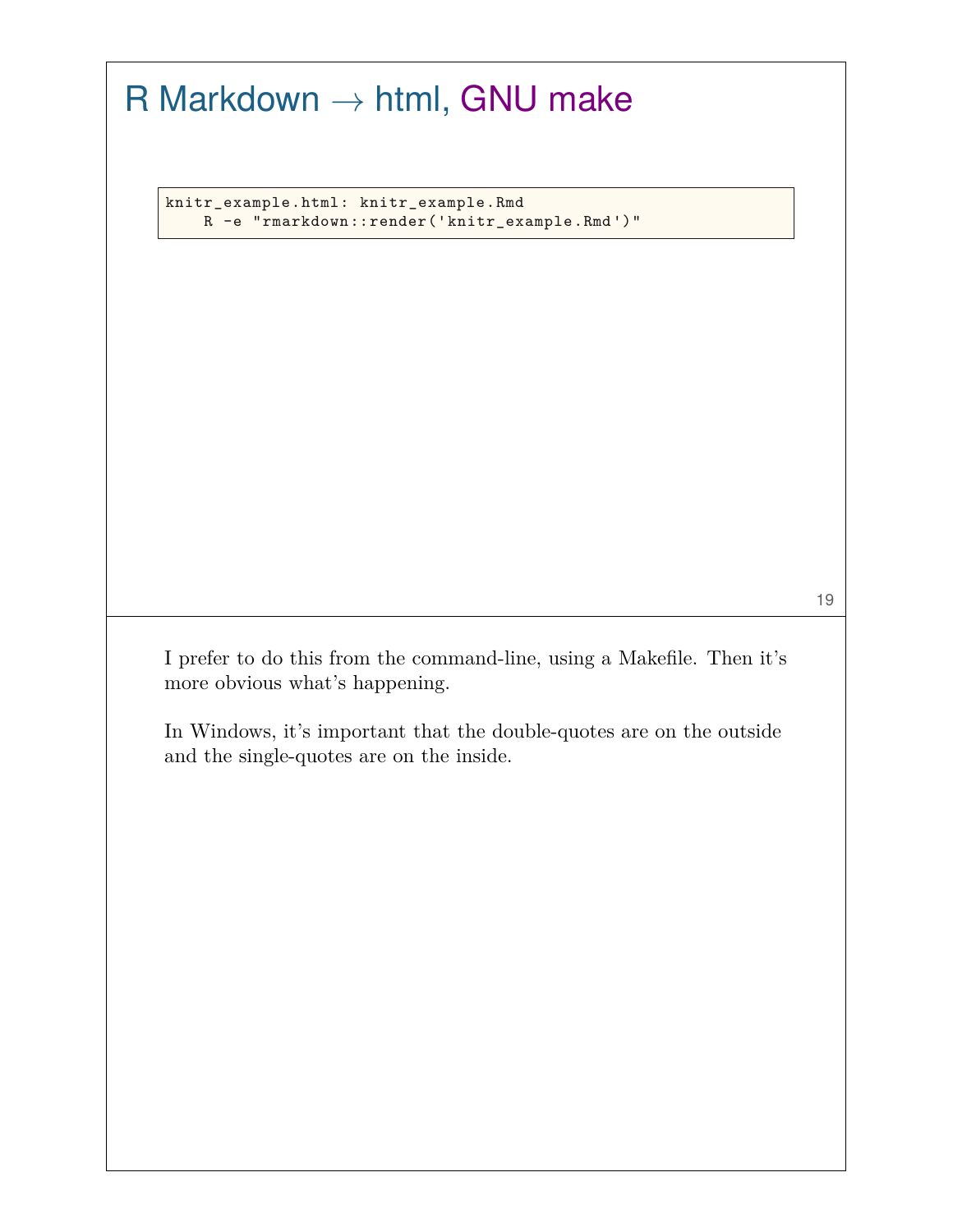## Need pandoc in your PATH

RStudio includes pandoc; you just need to add the relevant directory to your PATH.

Mac:

/Applications/RStudio.app/Contents/MacOS/pandoc

Windows:

"c:\Program Files\RStudio\bin\pandoc"

20

To use the rmarkdown package from the command line, you need access to pandoc. But if you've installed RStudio (and I highly recommend that you do), you don't need to do a separate install, as pandoc is included with RStudio.

You just need to add the relevant directory (listed above) to your PATH, for example in your  $\sim$ /.bash\_profile file.

At the command line, type type pandoc or pandoc  $\neg$ -version to check that it's available.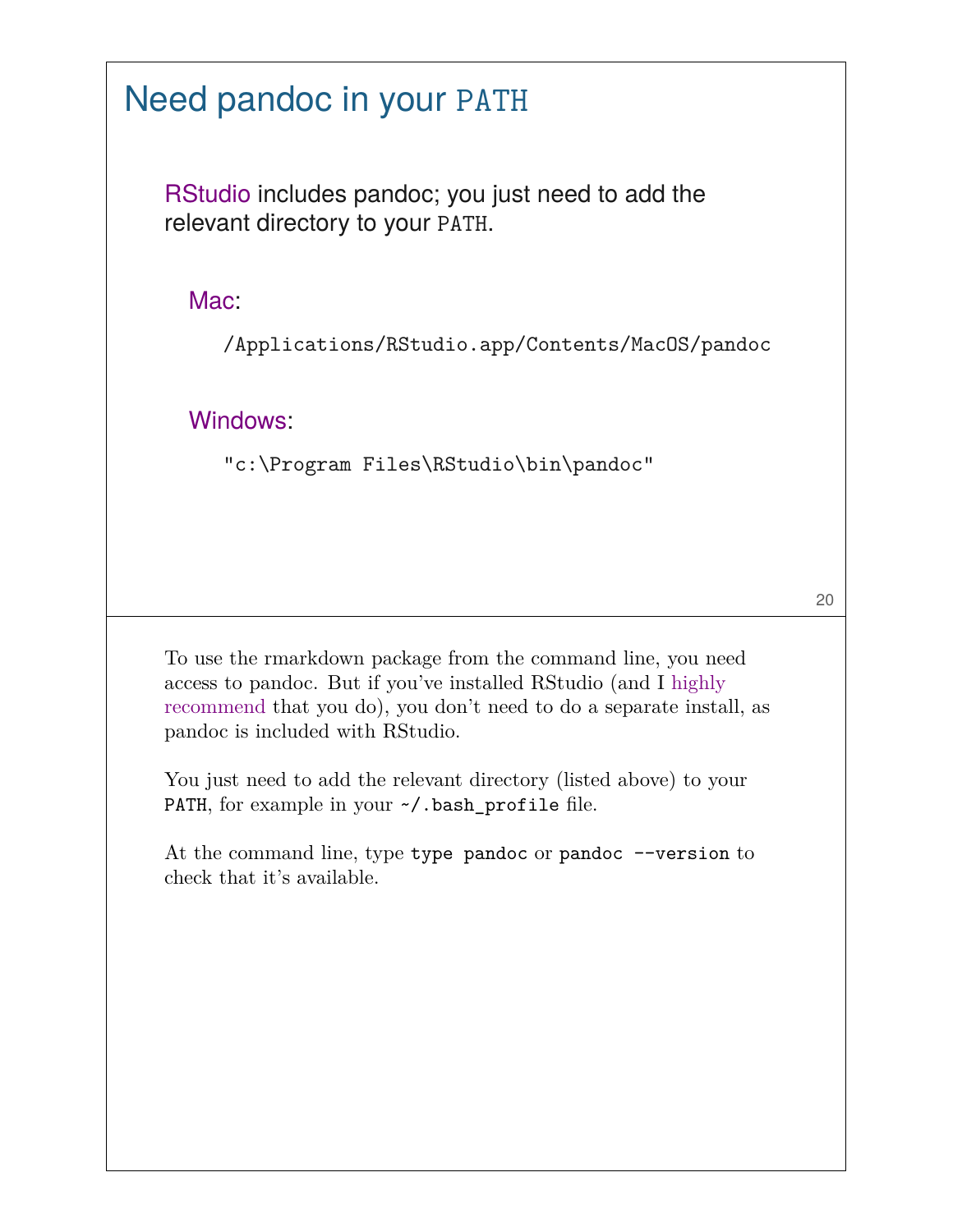![](_page_20_Figure_0.jpeg)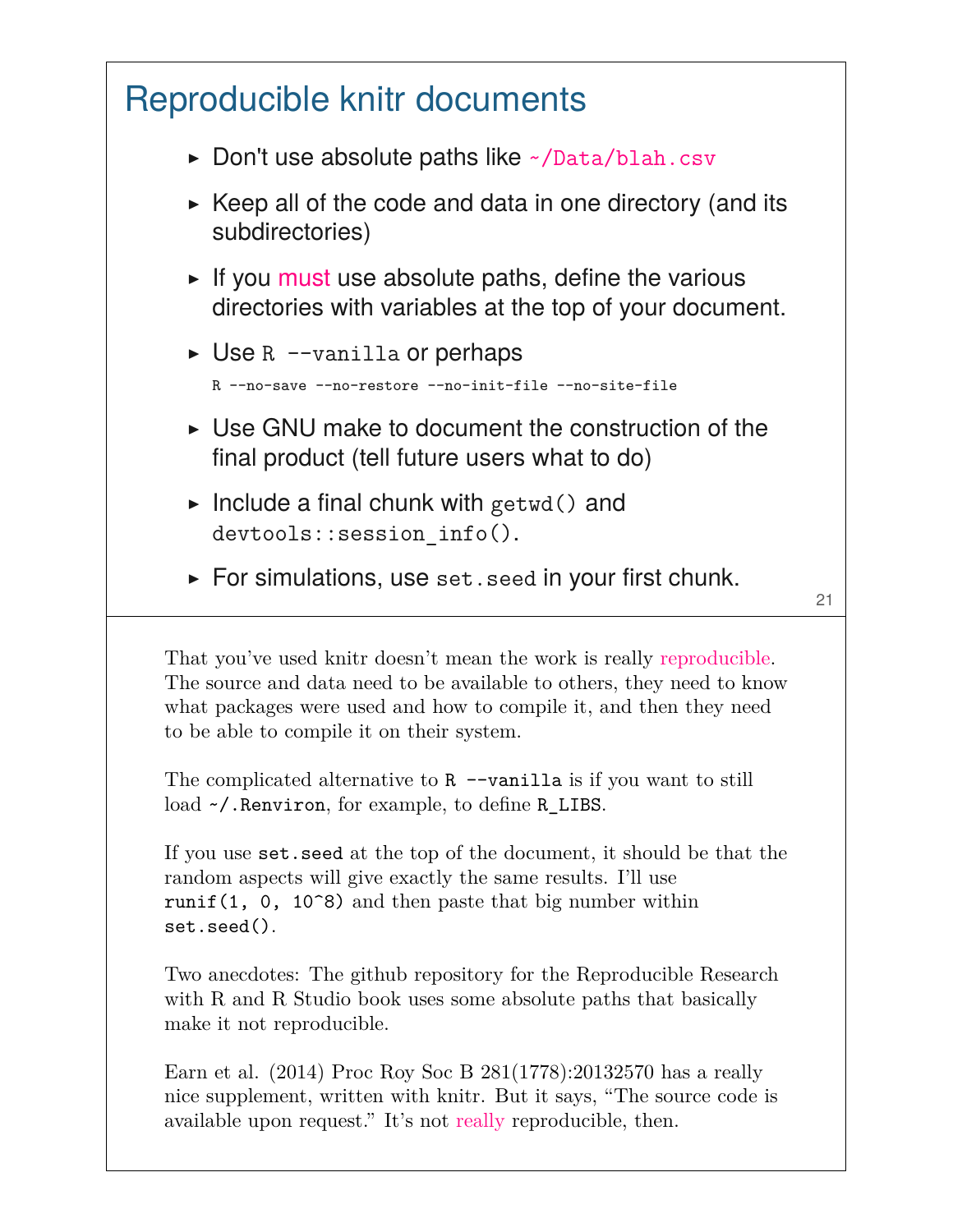# Controlling figures

```
```{r test_figure , dev.args=list(pointsize=18)}
x \leftarrow \text{rnorm}(100)y \le -2*x + \text{norm}(100)plot(x,y)
\ddot{\phantom{0}}
```
- $\triangleright$  The default is for knitr/R Markdown is to use the  $png()$ graphics device.
- $\triangleright$  Use another graphics device with the chunk option dev.
- $\triangleright$  Pass arguments to the graphics device via the chunk option dev.args.

Graphics in knitr are super easy. For the most part, you don't have to do anything! If a code chunk produces a figure, it will be inserted.

But depending on the type of figure, you might want to try different graphics devices. And sometimes you want to pass arguments to the graphics device.

Yesterday (6 Feb 2014), to change the size of axis labels, you couldn't just use the pointsize device argument; you'd also need to use something like par(cex.lab=1.5). But I posted a question about it on StackOverflow, and Yihui Xie responded and then immediately fixed the problem. I used a bit of twitter in there too, to get his attention.

To download and install the development version of knitr, you can use the install\_github function in Hadley Wickham's devtools package. Use install.packages("devtools") if you don't already have it installed. Then library(devtools) and install\_github("yihui/knitr").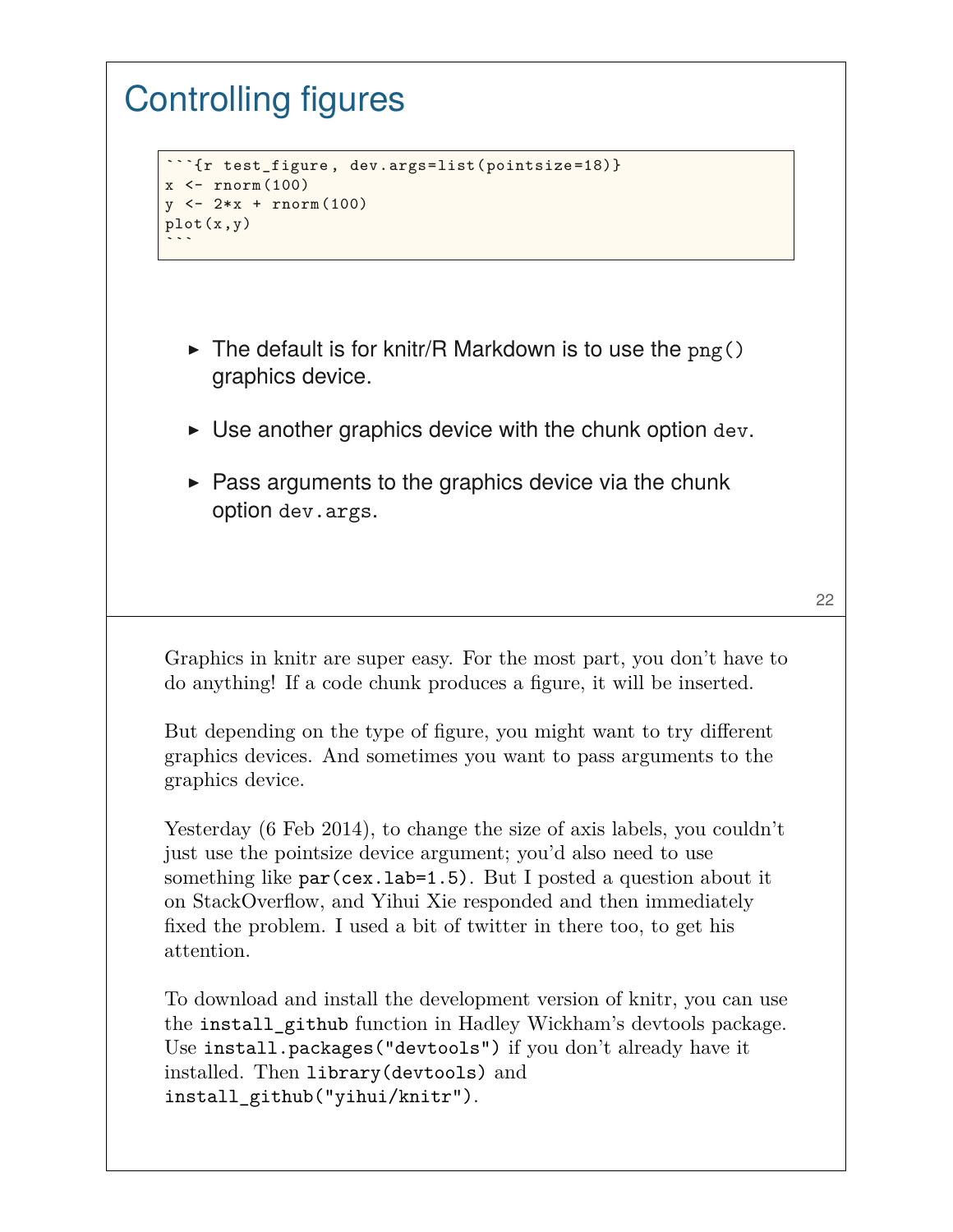#### **Tables**

```
```{r kable}
x \leftarrow \text{rnorm}(100)y \le -2*x + \text{norm}(100)out \leftarrow \text{lm}(y - x)coef_tab <- summary(out)$coef
library(kable)
kable(coef_tab , digits=2)
\ddot{\phantom{0}}
```

```
```{r pander}
library(pander)
panderOptions("digits", 2)
pander(out, caption="Regression coefficients")
\ddot{\phantom{0}}
```

```
```{r xtable, results="asis"}
library(xtable)
tab \leftarrow xtable(coef_tab, digits=c(0, 2, 2, 1, 3))
print(tab, type="html")
\ddot{\phantom{0}}
```
23

In informal reports, I'll often just print out a matrix or data frame, rather than create a formal table.

But there are multiple ways to make tables with R Markdown that may look a bit nicer. I'm not completely happy with any of them, but maybe I've just not figured out the right set of options.

kable in the knitr package is simple but can't be customized too much. But it can produce output as pandoc, markdown, html, or latex.

The pander package produces pandoc-based tables, which even work if you're making a Word document, and has a bit more control than kable.

The xtable package gives you quite complete control, but only produces latex or html output. You need to be sure to use results="asis" in the code chunk.